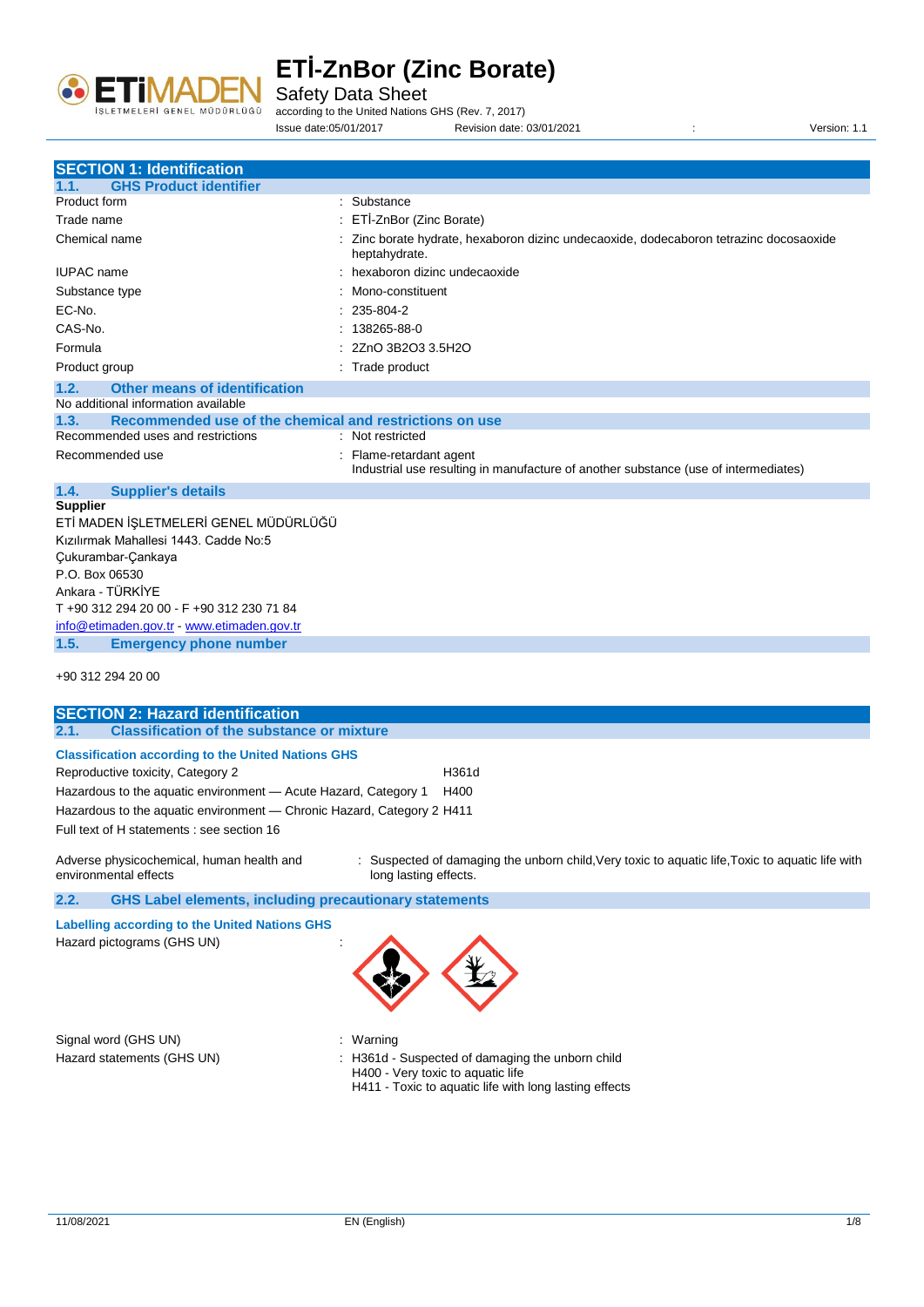#### Safety Data Sheet

according to the United Nations GHS (Rev. 7, 2017)

| Precautionary statements (GHS UN)                                    | : P201 - Obtain special instructions before use.<br>P202 - Do not handle until all safety precautions have been read and understood.<br>P273 - Avoid release to the environment.<br>P280 - Wear protective gloves/protective clothing/eye protection/face protection/hearing<br>protection/<br>P308+P313 - IF exposed or concerned: Get medical advice/attention.<br>P391 - Collect spillage.<br>P405 - Store locked up. |      |                                                                   |
|----------------------------------------------------------------------|--------------------------------------------------------------------------------------------------------------------------------------------------------------------------------------------------------------------------------------------------------------------------------------------------------------------------------------------------------------------------------------------------------------------------|------|-------------------------------------------------------------------|
| Other hazards which do not result in classification<br>2.3.          |                                                                                                                                                                                                                                                                                                                                                                                                                          |      |                                                                   |
| Other hazards not contributing to the<br>classification              | : Dispose of contents/container to hazardous or special waste collection point, in accordance<br>with local, regional, national and/or international regulation.                                                                                                                                                                                                                                                         |      |                                                                   |
| <b>SECTION 3: Composition/information on ingredients</b>             |                                                                                                                                                                                                                                                                                                                                                                                                                          |      |                                                                   |
| <b>Substances</b><br>3.1.                                            |                                                                                                                                                                                                                                                                                                                                                                                                                          |      |                                                                   |
| Substance type<br>٠                                                  | Mono-constituent                                                                                                                                                                                                                                                                                                                                                                                                         |      |                                                                   |
| <b>IUPAC</b> name                                                    | hexaboron dizinc undecaoxide                                                                                                                                                                                                                                                                                                                                                                                             |      |                                                                   |
| Chemical name                                                        | Zinc borate hydrate, hexaboron dizinc undecaoxide, dodecaboron tetrazinc docosaoxide                                                                                                                                                                                                                                                                                                                                     |      |                                                                   |
|                                                                      | heptahydrate.                                                                                                                                                                                                                                                                                                                                                                                                            |      |                                                                   |
| Substance identification codes: See section 1.1                      |                                                                                                                                                                                                                                                                                                                                                                                                                          |      |                                                                   |
| <b>Name</b>                                                          | <b>Product identifier</b>                                                                                                                                                                                                                                                                                                                                                                                                | $\%$ | <b>Classification according to</b><br>the United Nations GHS      |
| Dodecaboron tetrazinc docosaoxide heptahydrate<br>(Main constituent) | (CAS-No.) 138265-88-0                                                                                                                                                                                                                                                                                                                                                                                                    | > 98 | Repr. 2, H361<br>Aquatic Acute 1, H400<br>Aquatic Chronic 2, H411 |

#### Full text of H-statements: see section 16

**SECTION 6: Accidental release measures**

| 3.2.           | <b>Mixtures</b> |
|----------------|-----------------|
| Not applicable |                 |

| <b>SECTION 4: First-aid measures</b>                                            |                                                                                                 |
|---------------------------------------------------------------------------------|-------------------------------------------------------------------------------------------------|
| <b>Description of necessary first-aid measures</b><br>4.1.                      |                                                                                                 |
| First-aid measures general                                                      | : IF exposed or concerned: Get medical advice/attention.                                        |
| First-aid measures after inhalation                                             | : Remove person to fresh air and keep comfortable for breathing.                                |
| First-aid measures after skin contact                                           | : Wash skin with plenty of water.                                                               |
| First-aid measures after eye contact                                            | : Rinse eyes with water as a precaution.                                                        |
| First-aid measures after ingestion                                              | : Call a poison center or a doctor if you feel unwell.                                          |
| Most important symptoms/effects, acute and delayed<br>4.2.                      |                                                                                                 |
| No additional information available                                             |                                                                                                 |
| 4.3.                                                                            | Indication of immediate medical attention and special treatment needed, if necessary            |
| Treat symptomatically.                                                          |                                                                                                 |
|                                                                                 |                                                                                                 |
| <b>SECTION 5: Fire-fighting measures</b>                                        |                                                                                                 |
| Suitable extinguishing media<br>5.1.                                            |                                                                                                 |
| Suitable extinguishing media                                                    | : Water spray. Dry powder. Foam.                                                                |
| Specific hazards arising from the chemical<br>5.2.                              |                                                                                                 |
| Hazardous decomposition products in case of fire : Toxic fumes may be released. |                                                                                                 |
| 5.3.<br>Special protective actions for fire-fighters                            |                                                                                                 |
| Protection during firefighting                                                  | : Do not attempt to take action without suitable protective equipment. Self-contained breathing |

apparatus. Complete protective clothing.

11/08/2021 EN (English) 2/8 **6.1. Personal precautions, protective equipment and emergency procedures 6.1.1. For non-emergency personnel** Emergency procedures **in the set of the Control** of Ventilate spillage area. **6.1.2. For emergency responders** Protective equipment **interest and the suitable** controller to take action without suitable protective equipment. For further information refer to section 8: "Exposure controls/personal protection". **6.2. Environmental precautions** Avoid release to the environment. **6.3. Methods and materials for containment and cleaning up** For containment : Collect spillage. Methods for cleaning up : Mechanically recover the product. Notify authorities if product enters sewers or public waters. Other information **contains the contract of the contract of contract of contract of contract of contract of contract of contract of contract of contract of contract of contract of contract of contract of contract of contra**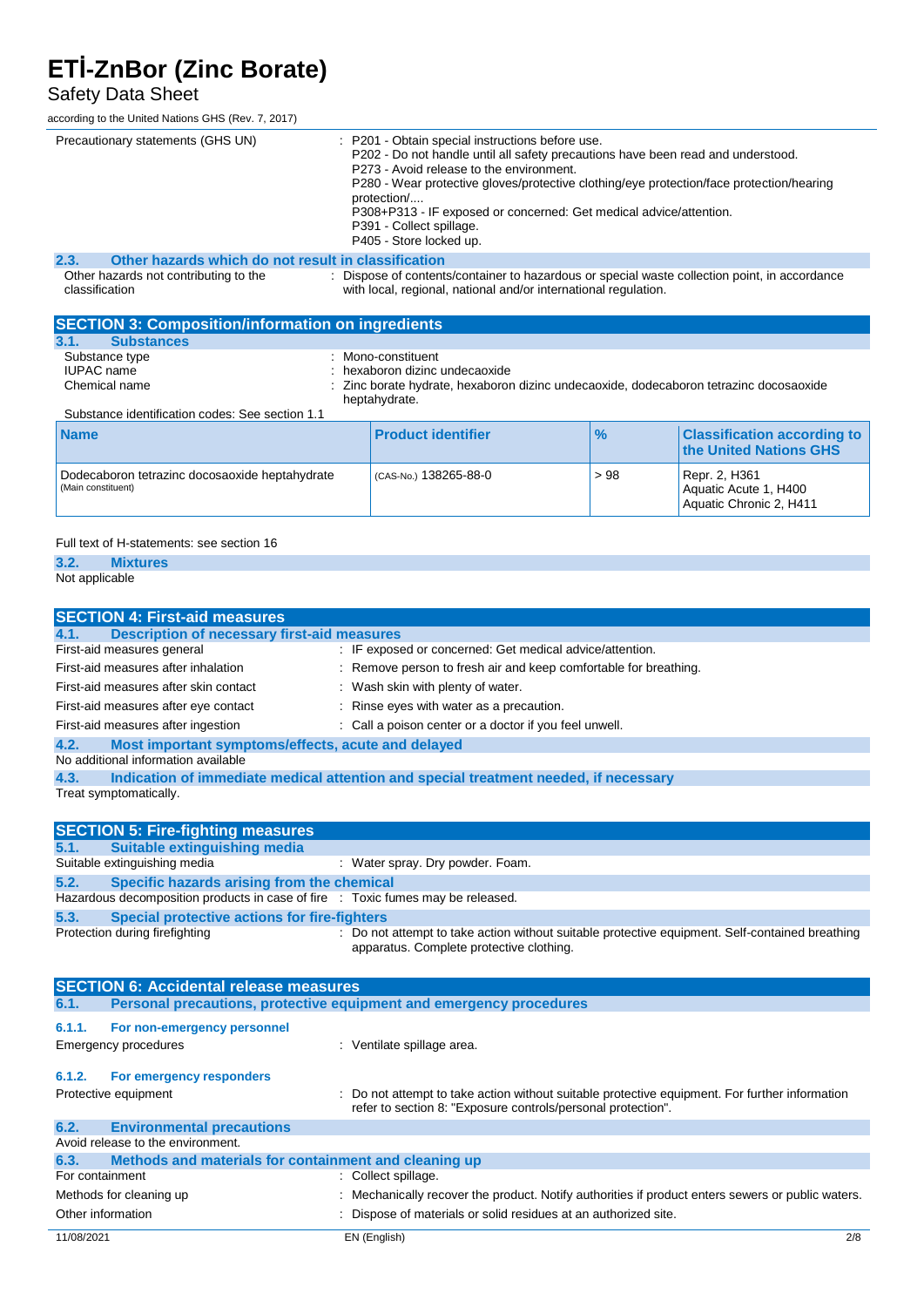### Safety Data Sheet

according to the United Nations GHS (Rev. 7, 2017)

| <b>SECTION 7: Handling and storage</b>                               |                                                                                                                                                                                                          |
|----------------------------------------------------------------------|----------------------------------------------------------------------------------------------------------------------------------------------------------------------------------------------------------|
| <b>Precautions for safe handling</b><br>7.1.                         |                                                                                                                                                                                                          |
| Precautions for safe handling                                        | Ensure good ventilation of the work station. Obtain special instructions before use. Do not<br>handle until all safety precautions have been read and understood. Wear personal protective<br>equipment. |
| Hygiene measures                                                     | Do not eat, drink or smoke when using this product. Always wash hands after handling the<br>product.                                                                                                     |
| 7.2.<br>Conditions for safe storage, including any incompatibilities |                                                                                                                                                                                                          |
| Storage conditions                                                   | : Store locked up. Store in a well-ventilated place. Keep cool.                                                                                                                                          |
|                                                                      |                                                                                                                                                                                                          |
| <b>SECTION 8: Exposure controls/personal protection</b>              |                                                                                                                                                                                                          |
| 8.1.<br><b>Control parameters</b>                                    |                                                                                                                                                                                                          |
|                                                                      |                                                                                                                                                                                                          |
| ETİ-ZnBor (Zinc Borate) (138265-88-0)                                |                                                                                                                                                                                                          |
| <b>DNEL/DMEL (Workers)</b>                                           |                                                                                                                                                                                                          |
| Long-term - systemic effects, dermal                                 | 1585 mg/kg bodyweight/day                                                                                                                                                                                |
| Long-term - systemic effects, inhalation                             | 22.4 mg/m <sup>3</sup>                                                                                                                                                                                   |
| <b>DNEL/DMEL (General population)</b>                                |                                                                                                                                                                                                          |
| Long-term - systemic effects, oral                                   | 2.4 mg/kg bodyweight/day                                                                                                                                                                                 |
| Long-term - systemic effects, inhalation                             | $8.3 \text{ mg/m}^3$                                                                                                                                                                                     |
| Long-term - systemic effects, dermal                                 | 1205 mg/kg bodyweight/day                                                                                                                                                                                |
| <b>Appropriate engineering controls</b><br>8.2.                      |                                                                                                                                                                                                          |
| Appropriate engineering controls                                     | : Ensure good ventilation of the work station.                                                                                                                                                           |
| Environmental exposure controls                                      | : Avoid release to the environment.                                                                                                                                                                      |
| 8.3.                                                                 | Individual protection measures, such as personal protective equipment (PPE)                                                                                                                              |
|                                                                      |                                                                                                                                                                                                          |

|                                         | o.S. Thurviqual protection measures, such as personal protective equipment (PPE) |
|-----------------------------------------|----------------------------------------------------------------------------------|
| Hand protection                         | : Protective gloves                                                              |
| Eye protection                          | : Safety glasses                                                                 |
| Skin and body protection                | Wear suitable protective clothing                                                |
| Respiratory protection                  | : [In case of inadequate ventilation] wear respiratory protection.               |
| Personal protective equipment symbol(s) |                                                                                  |



#### **8.4. Exposure limit values for the other components** No additional information available

| <b>SECTION 9: Physical and chemical properties</b>    |                     |
|-------------------------------------------------------|---------------------|
| <b>Basic physical and chemical properties</b><br>9.1. |                     |
| Physical state                                        | : Solid             |
| Molecular mass                                        | : $434.6$ g/mol     |
| Colour                                                | : white.            |
| Odour                                                 | : odourless.        |
| Odour threshold                                       | : No data available |
| Relative evaporation rate (butylacetate=1)            | : No data available |
| Melting point                                         | : 650 $^{\circ}$ C  |
| Freezing point                                        | : Not applicable    |
| Boiling point                                         | : No data available |
| Flammability (solid, gas)                             | : Non flammable.    |
| <b>Explosive limits</b>                               | $:$ Not applicable  |
| Lower explosive limit (LEL)                           | : Not applicable    |
| Upper explosive limit (UEL)                           | : Not applicable    |
| Flash point                                           | : Non flammable     |
|                                                       |                     |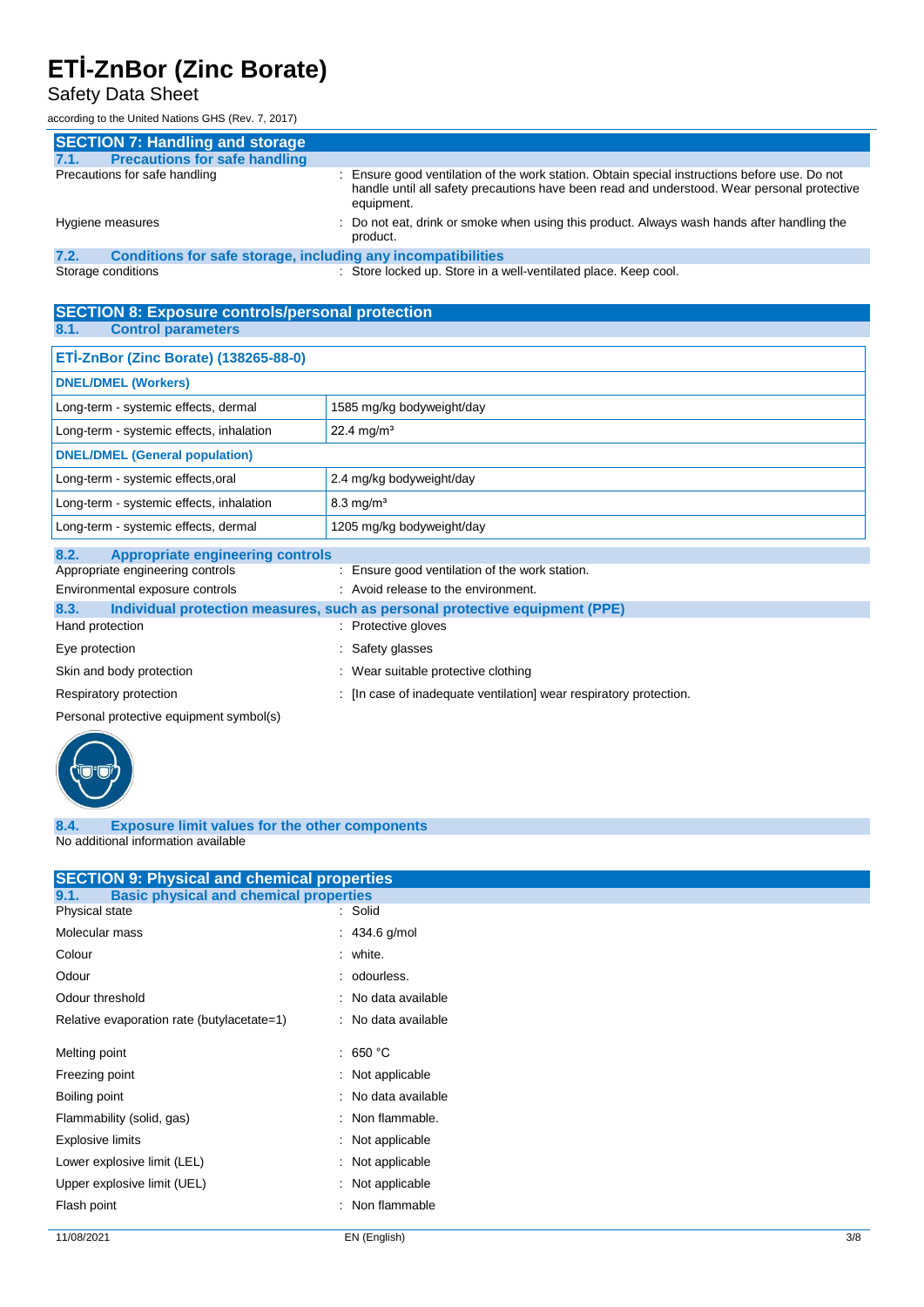#### Safety Data Sheet

according to the United Nations GHS (Rev. 7, 2017)

| Auto-ignition temperature                       | : Not applicable                                                    |
|-------------------------------------------------|---------------------------------------------------------------------|
| Decomposition temperature                       | : No data available                                                 |
| рH                                              | $: 6.5 - 7.5$                                                       |
| pH solution                                     | $: 1\%$                                                             |
| Viscosity, kinematic (calculated value) (40 °C) | : No data available                                                 |
| Partition coefficient n-octanol/water (Log Pow) | : No data available                                                 |
| Partition coefficient n-octanol/water (Log Kow) | : Not available                                                     |
| Vapour pressure                                 | : Negligible $@20C$                                                 |
| Vapour pressure at 50 °C                        | : Not available                                                     |
| Density                                         | : 2.6 Type: 'other: specific gravity' Temp.: 20 $^{\circ}$ C        |
| Relative density                                | : Not available                                                     |
| Relative vapour density at 20 °C                | : No data available                                                 |
| Solubility                                      | : Water: < 0.28 @ 25 C                                              |
| Viscosity, dynamic                              | : No data available                                                 |
| Particle size                                   | : Not available                                                     |
| Particle size distribution                      | : Not available                                                     |
| Particle shape                                  | : Not available                                                     |
| Particle aspect ratio                           | : Not available                                                     |
| Particle specific surface area                  | : Not available                                                     |
| 9.2.<br>No additional information available     | Data relevant with regard to physical hazard classes (supplemental) |

| <b>SECTION 10: Stability and reactivity</b>                                          |                                                                                                                                                                                                                                            |  |
|--------------------------------------------------------------------------------------|--------------------------------------------------------------------------------------------------------------------------------------------------------------------------------------------------------------------------------------------|--|
| <b>Reactivity</b><br>10.1.                                                           |                                                                                                                                                                                                                                            |  |
| The product is non-reactive under normal conditions of use, storage and transport.   |                                                                                                                                                                                                                                            |  |
| 10.2.<br><b>Chemical stability</b>                                                   |                                                                                                                                                                                                                                            |  |
| Stable under normal conditions.                                                      |                                                                                                                                                                                                                                            |  |
| 10.3.<br><b>Possibility of hazardous reactions</b>                                   |                                                                                                                                                                                                                                            |  |
| No dangerous reactions known under normal conditions of use.                         |                                                                                                                                                                                                                                            |  |
| <b>Conditions to avoid</b><br>10.4.                                                  |                                                                                                                                                                                                                                            |  |
| None under recommended storage and handling conditions (see section 7).              |                                                                                                                                                                                                                                            |  |
| <b>Incompatible materials</b><br>10.5.                                               |                                                                                                                                                                                                                                            |  |
| No additional information available                                                  |                                                                                                                                                                                                                                            |  |
| <b>Hazardous decomposition products</b><br>10.6.                                     |                                                                                                                                                                                                                                            |  |
|                                                                                      | Under normal conditions of storage and use, hazardous decomposition products should not be produced.                                                                                                                                       |  |
|                                                                                      |                                                                                                                                                                                                                                            |  |
| <b>SECTION 11: Toxicological information</b><br>Information on toxicological effects |                                                                                                                                                                                                                                            |  |
| 11.1.<br>Acute toxicity (oral)                                                       | Not classified                                                                                                                                                                                                                             |  |
| Acute toxicity (dermal)                                                              | Not classified                                                                                                                                                                                                                             |  |
|                                                                                      |                                                                                                                                                                                                                                            |  |
| Acute toxicity (inhalation)                                                          | Not classified                                                                                                                                                                                                                             |  |
| ETİ-ZnBor (Zinc Borate) (138265-88-0)                                                |                                                                                                                                                                                                                                            |  |
| LD50 oral rat                                                                        | > 5000 mg/kg bodyweight Animal: rat, Guideline: other:FIFRA (40 CFR), Guideline: other:TSCA<br>(40 CFR), Guideline: other:OECD - Not specified                                                                                             |  |
| LD50 dermal rabbit                                                                   | > 5000 mg/kg bodyweight Animal: rabbit, Guideline: OECD Guideline 402 (Acute Dermal<br>Toxicity), Guideline: other:federal Insecticide, Fungicide and Rodenticide Act (40 CFR),<br>Guideline: other: Toxic Substances Control Act (40 CFR) |  |
| LC50 inhalation rat (mg/l)                                                           | 4.95 mg/l air Animal: rat, Guideline: OECD Guideline 403 (Acute Inhalation Toxicity), Guideline:<br>EU Method B.2 (Acute Toxicity (Inhalation))                                                                                            |  |
| Skin corrosion/irritation                                                            | : Not classified<br>$pH: 6.5 - 7.5$                                                                                                                                                                                                        |  |
| Serious eye damage/irritation                                                        | : Not classified<br>$pH: 6.5 - 7.5$                                                                                                                                                                                                        |  |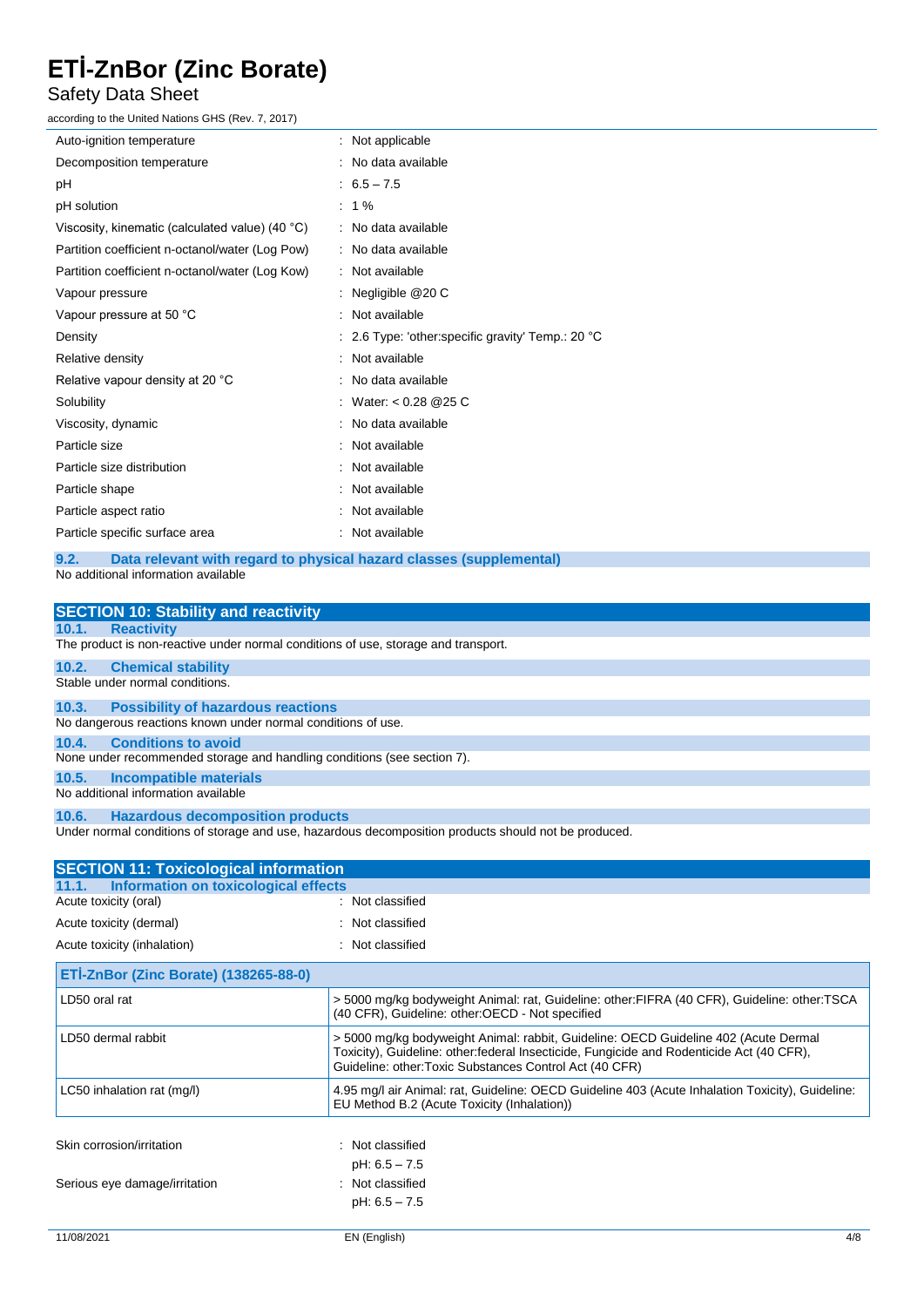### Safety Data Sheet

according to the United Nations GHS (Rev. 7, 2017)

| Respiratory or skin sensitisation     | : Not classified                                       |
|---------------------------------------|--------------------------------------------------------|
| Germ cell mutagenicity                | : Not classified                                       |
| Carcinogenicity                       | : Not classified                                       |
| Reproductive toxicity                 | : Suspected of damaging fertility or the unborn child. |
| STOT-single exposure                  | : Not classified                                       |
| STOT-repeated exposure                | : Not classified                                       |
| Aspiration hazard                     | : Not classified                                       |
| ETİ-ZnBor (Zinc Borate) (138265-88-0) |                                                        |
| Viscosity, kinematic                  | No data available                                      |

| <b>SECTION 12: Ecological information</b>                                                                       |                                                                                |
|-----------------------------------------------------------------------------------------------------------------|--------------------------------------------------------------------------------|
| <b>Toxicity</b><br>12.1.                                                                                        |                                                                                |
| Ecology - general                                                                                               | : Very toxic to aguatic life. Toxic to aguatic life with long lasting effects. |
| Hazardous to the aquatic environment, short-term : Very toxic to aquatic life.<br>(acute)                       |                                                                                |
| Hazardous to the aquatic environment, long-term : Toxic to aquatic life with long lasting effects.<br>(chronic) |                                                                                |
| <b>Persistence and degradability</b><br>12.2.                                                                   |                                                                                |

| ETİ-ZnBor (Zinc Borate) (138265-88-0)           |                                     |
|-------------------------------------------------|-------------------------------------|
| Persistence and degradability                   | No additional information available |
|                                                 |                                     |
| 12.3.<br><b>Bioaccumulative potential</b>       |                                     |
| ETİ-ZnBor (Zinc Borate) (138265-88-0)           |                                     |
| Partition coefficient n-octanol/water (Log Kow) | No data available                   |
| Bioaccumulative potential                       | Not bioaccumulative.                |
|                                                 |                                     |
| 12.4.<br><b>Mobility in soil</b>                |                                     |
| <b>ETİ-ZnBor (Zinc Borate) (138265-88-0)</b>    |                                     |
|                                                 |                                     |

| Mobility in soil                      | The product is slightly soluble in water and is leachable through normal soil. |
|---------------------------------------|--------------------------------------------------------------------------------|
| 12.5.<br><b>Other adverse effects</b> |                                                                                |
| Ozone                                 | : Not classified                                                               |
| Other adverse effects                 | : No additional information available                                          |

| <b>SECTION 13: Disposal considerations</b> |                                                                                             |
|--------------------------------------------|---------------------------------------------------------------------------------------------|
| 13.1.<br><b>Disposal methods</b>           |                                                                                             |
| Waste treatment methods                    | Dispose of contents/container in accordance with licensed collector's sorting instructions. |

#### **SECTION 14: Transport information** In accordance with IMDG / IATA / UN RTDG

| <b>UN RTDG</b>                                        | <b>IMDG</b>    | <b>IATA</b>    |
|-------------------------------------------------------|----------------|----------------|
| <b>UN number</b><br>14.1.                             |                |                |
| 3077                                                  | Not applicable | Not applicable |
| 14.2.<br><b>UN Proper Shipping Name</b>               |                |                |
| ENVIRONMENTALLY HAZARDOUS<br>SUBSTANCE, SOLID, N.O.S. | Not applicable | Not applicable |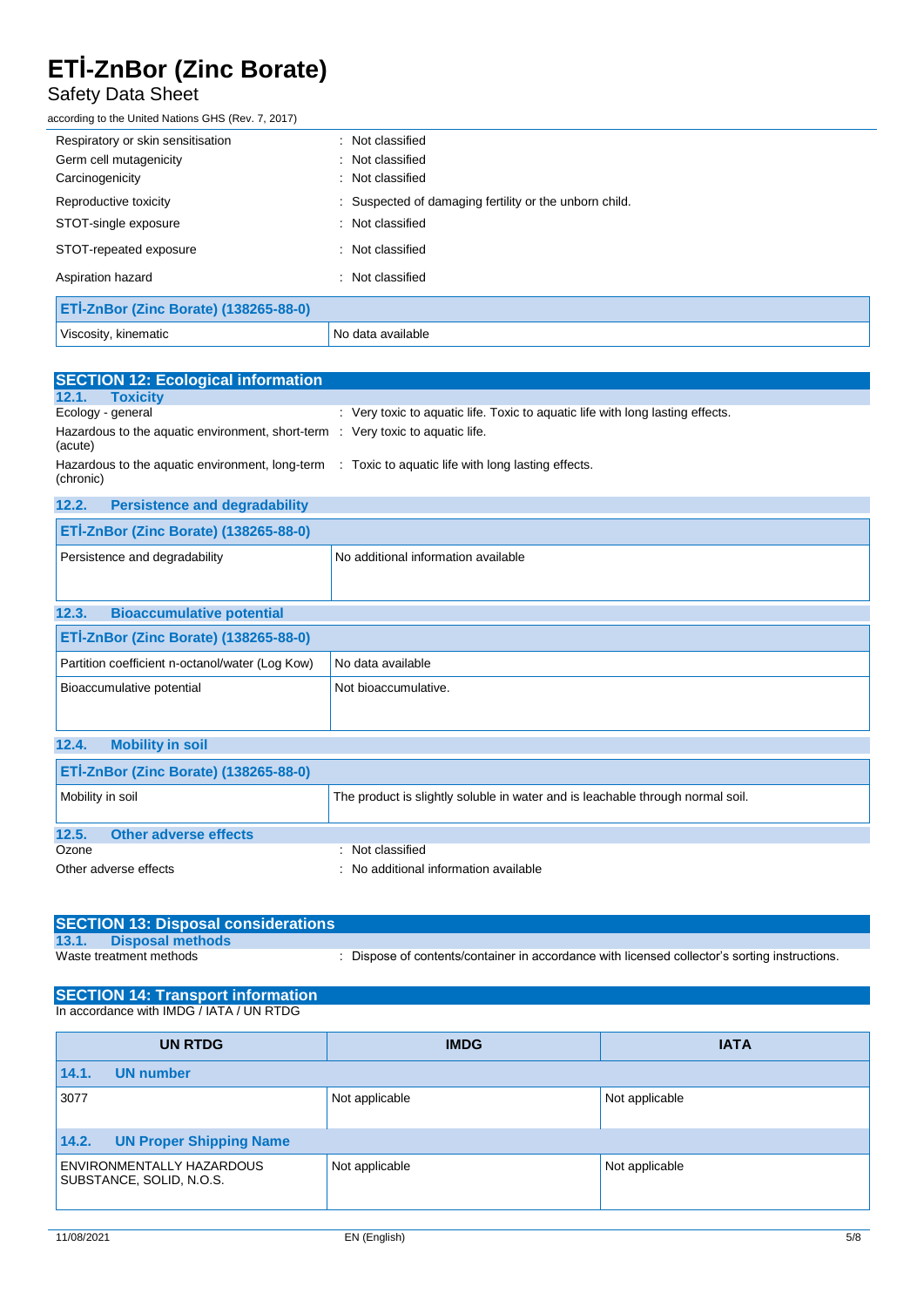### Safety Data Sheet

according to the United Nations GHS (Rev. 7, 2017)

| 14.3.<br><b>Transport hazard class(es)</b>                                                                                                                                                                                                                                                                                                                                                                                                                                                               |                                                             |                                     |
|----------------------------------------------------------------------------------------------------------------------------------------------------------------------------------------------------------------------------------------------------------------------------------------------------------------------------------------------------------------------------------------------------------------------------------------------------------------------------------------------------------|-------------------------------------------------------------|-------------------------------------|
| 9                                                                                                                                                                                                                                                                                                                                                                                                                                                                                                        | Not applicable                                              | Not applicable                      |
|                                                                                                                                                                                                                                                                                                                                                                                                                                                                                                          |                                                             |                                     |
| 14.4.<br><b>Packing group</b>                                                                                                                                                                                                                                                                                                                                                                                                                                                                            |                                                             |                                     |
| Ш                                                                                                                                                                                                                                                                                                                                                                                                                                                                                                        | Not applicable                                              | Not applicable                      |
| <b>Environmental hazards</b><br>14.5.                                                                                                                                                                                                                                                                                                                                                                                                                                                                    |                                                             |                                     |
| Dangerous for the environment: Yes                                                                                                                                                                                                                                                                                                                                                                                                                                                                       | Dangerous for the environment: Yes<br>Marine pollutant: Yes | Dangerous for the environment : Yes |
|                                                                                                                                                                                                                                                                                                                                                                                                                                                                                                          | No supplementary information available                      |                                     |
| 14.6.<br><b>Special precautions for user</b>                                                                                                                                                                                                                                                                                                                                                                                                                                                             |                                                             |                                     |
| - UN RTDG<br>Special provisions (UN RTDG)<br>274, 331, 335, 375<br>Limited quantities (UN RTDG)<br>5 kg<br>Excepted quantities (UN RTDG)<br>E <sub>1</sub><br>Packing instruction (UN RTDG)<br>P002, IBC08, LP02<br>Special packing provisions (UN RTDG)<br>PP12, B3<br>Portable tank and bulk container special<br>: T1, BK2, BK3<br>instructions (UN RTDG)<br>Portable tank and bulk container special<br>: TP33<br>provisions (UN RTDG)<br>- IMDG<br>No data available<br>- IATA<br>No data available |                                                             |                                     |
| 14.7.<br><b>Transport in bulk according to IMO instruments</b><br><b>IBC</b> code                                                                                                                                                                                                                                                                                                                                                                                                                        | : Not applicable.                                           |                                     |
| <b>SECTION 15: Regulatory information</b><br>15.1.<br>Safety, health and environmental regulations specific for the product in question<br>: Listed on IECSC (Inventory of Existing Chemical Substances Produced or Imported in China)<br>Regulatory reference<br>Listed on PICCS (Philippines Inventory of Chemicals and Chemical Substances)<br>Listed on NZIoC (New Zealand Inventory of Chemicals)<br>Listed on the AICS (Australian Inventory of Chemical Substances)                               |                                                             |                                     |

Listed on the Canadian DSL (Domestic Substances List) Listed on the United States TSCA (Toxic Substances Control Act) inventory

Listed on KECL/KECI (Korean Existing Chemicals Inventory)

Listed on the Japanese ISHL (Industrial Safety and Health Law).

| <b>SECTION 16: Other information</b> |                              |        |                                                                                                                                      |
|--------------------------------------|------------------------------|--------|--------------------------------------------------------------------------------------------------------------------------------------|
| Issue date<br>Revision date          | : 05/01/2017<br>: 03/01/2021 |        |                                                                                                                                      |
| <b>Section</b>                       | <b>Changed item</b>          | Change | <b>Comments</b>                                                                                                                      |
|                                      |                              | Added  | This SDS has been compiled in accordance<br>with UN-GHS (Rev.6) (2015) for the first<br>time. (May, 2017/ Rev. No: 00)               |
|                                      |                              | Added  | This SDS was updated in line with<br>"Standardization and Simplification of Bag<br>Printings" (January, 2018/ Rev. No: 00.1)         |
|                                      |                              | Added  | The CAS number of ETI-ZnBor was updated<br>to represent the hydrated composition of the<br>product. (September, 2018/ Rev. No: 00.2) |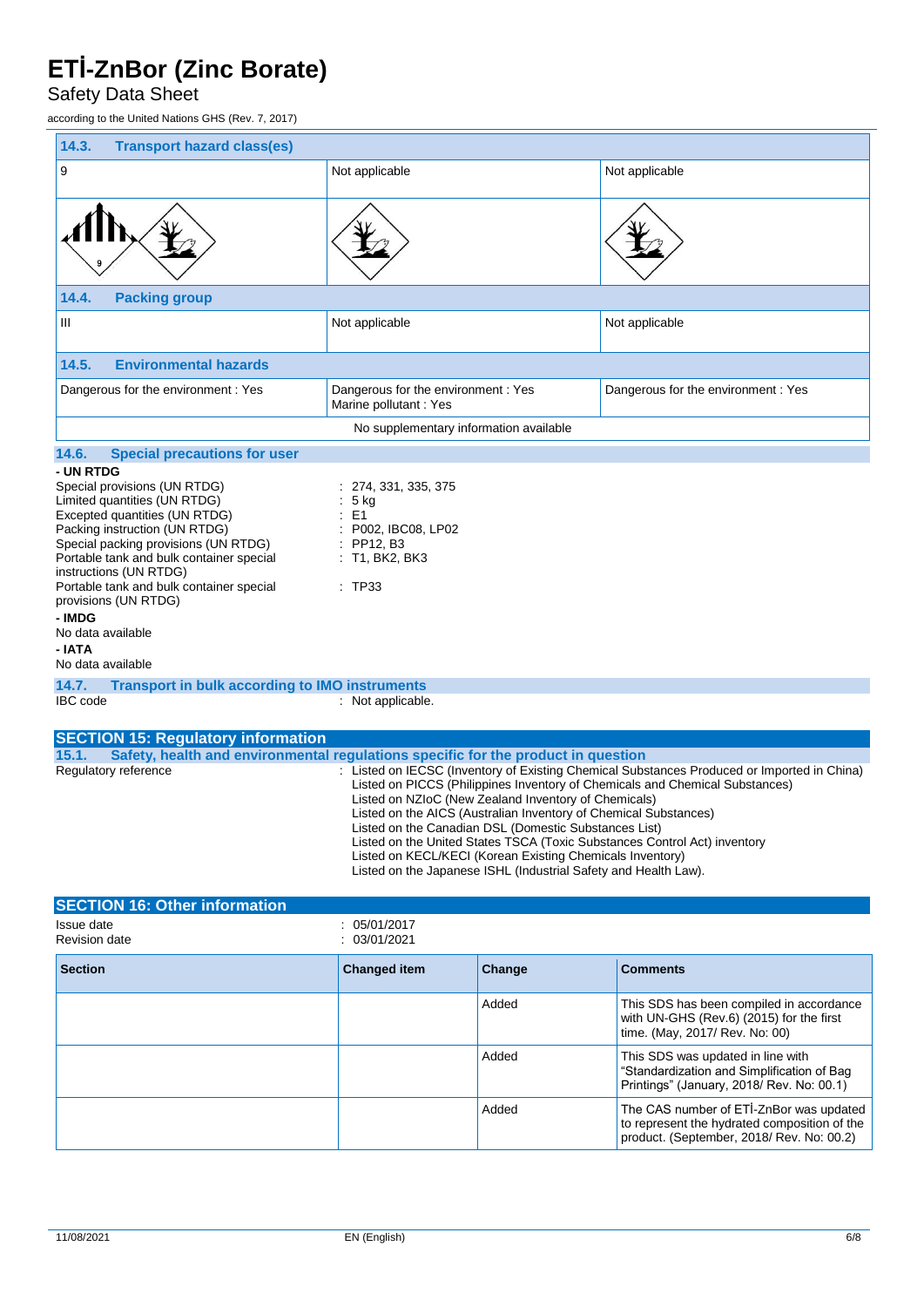### Safety Data Sheet

according to the United Nations GHS (Rev. 7, 2017)

| Abbreviations and acronyms | : CAS-No. - Chemical Abstract Service number<br>ADN - European Agreement concerning the International Carriage of Dangerous Goods by |
|----------------------------|--------------------------------------------------------------------------------------------------------------------------------------|
|                            | <b>Inland Waterways</b>                                                                                                              |
|                            | ADR - European Agreement concerning the International Carriage of Dangerous Goods by                                                 |
|                            | Road                                                                                                                                 |
|                            | ATE - Acute Toxicity Estimate                                                                                                        |
|                            | <b>BCF</b> - Bioconcentration factor                                                                                                 |
|                            | BLV - Biological limit value                                                                                                         |
|                            | CLP - Classification Labelling Packaging Regulation; Regulation (EC) No 1272/2008                                                    |
|                            | COD - Chemical oxygen demand (COD)                                                                                                   |
|                            | DMEL - Derived Minimal Effect level                                                                                                  |
|                            | DNEL - Derived-No Effect Level                                                                                                       |
|                            | EC50 - Median effective concentration                                                                                                |
|                            | EC-No. - European Community number                                                                                                   |
|                            | ED - Endocrine disrupting properties                                                                                                 |
|                            | <b>EN</b> - European Standard                                                                                                        |
|                            | IARC - International Agency for Research on Cancer                                                                                   |
|                            | IATA - International Air Transport Association                                                                                       |
|                            | <b>IMDG</b> - International Maritime Dangerous Goods                                                                                 |
|                            | <b>IOELV</b> - Indicative Occupational Exposure Limit Value                                                                          |
|                            | LC50 - Median lethal concentration                                                                                                   |
|                            | LD50 - Median lethal dose                                                                                                            |
|                            | LOAEL - Lowest Observed Adverse Effect Level                                                                                         |
|                            | N.O.S. - Not Otherwise Specified                                                                                                     |
|                            | NOAEC - No-Observed Adverse Effect Concentration                                                                                     |
|                            | NOAEL - No-Observed Adverse Effect Level                                                                                             |
|                            | NOEC - No-Observed Effect Concentration                                                                                              |
|                            | OECD - Organisation for Economic Co-operation and Development                                                                        |
|                            | OEL - Occupational Exposure Limit                                                                                                    |
|                            | PBT - Persistent Bioaccumulative Toxic                                                                                               |
|                            | <b>PNEC - Predicted No-Effect Concentration</b>                                                                                      |
|                            | REACH - Registration, Evaluation, Authorisation and Restriction of Chemicals Regulation<br>(EC) No 1907/2006                         |
|                            | RID - Regulations concerning the International Carriage of Dangerous Goods by Rail                                                   |
|                            | SDS - Safety Data Sheet                                                                                                              |
|                            | STP - Sewage treatment plant                                                                                                         |
|                            | TRGS - Technical Rules for Hazardous Substances                                                                                      |
|                            | TLM - Median Tolerance Limit                                                                                                         |
|                            | VOC - Volatile Organic Compounds                                                                                                     |
|                            | vPvB - Very Persistent and Very Bioaccumulative                                                                                      |
|                            | WGK - Water Hazard Class                                                                                                             |
|                            | ThOD - Theoretical oxygen demand (ThOD)                                                                                              |
| Training advice            | Normal use of this product shall imply use in accordance with the instructions on the                                                |
| Other information          | packaging.<br>DISCLAIMER OF LIABILITY The information in this SDS was obtained from sources which                                    |
|                            | we believe are reliable. However, the information is provided without any warranty, express                                          |
|                            | or implied, regarding its correctness. The conditions or methods of handling, storage, use or                                        |
|                            | disposal of the product are beyond our control and may be beyond our knowledge. For this                                             |
|                            | and other reasons, we do not assume responsibility and expressly disclaim liability for loss,                                        |
|                            | damage or expense arising out of or in any way connected with the handling, storage, use or                                          |
|                            | disposal of the product. This SDS was prepared and is to be used only for this product. If the                                       |

disposal of the product. This SDS was prepared and is to be used only for this product. If the product is used as a component in another product, this SDS information may not be applicable.

| Full text of H-statements & Precautionary statements (GHS UN): |                                                                                                  |  |
|----------------------------------------------------------------|--------------------------------------------------------------------------------------------------|--|
| H361                                                           | Suspected of damaging fertility or the unborn child                                              |  |
| H400                                                           | Very toxic to aquatic life                                                                       |  |
| H411                                                           | Toxic to aquatic life with long lasting effects                                                  |  |
| P <sub>201</sub>                                               | Obtain special instructions before use.                                                          |  |
| P <sub>202</sub>                                               | Do not handle until all safety precautions have been read and understood.                        |  |
| P273                                                           | Avoid release to the environment.                                                                |  |
| P280                                                           | Wear protective gloves/protective clothing/eye protection/face protection/hearing<br>protection/ |  |
| P308+P313                                                      | IF exposed or concerned: Get medical advice/attention.                                           |  |